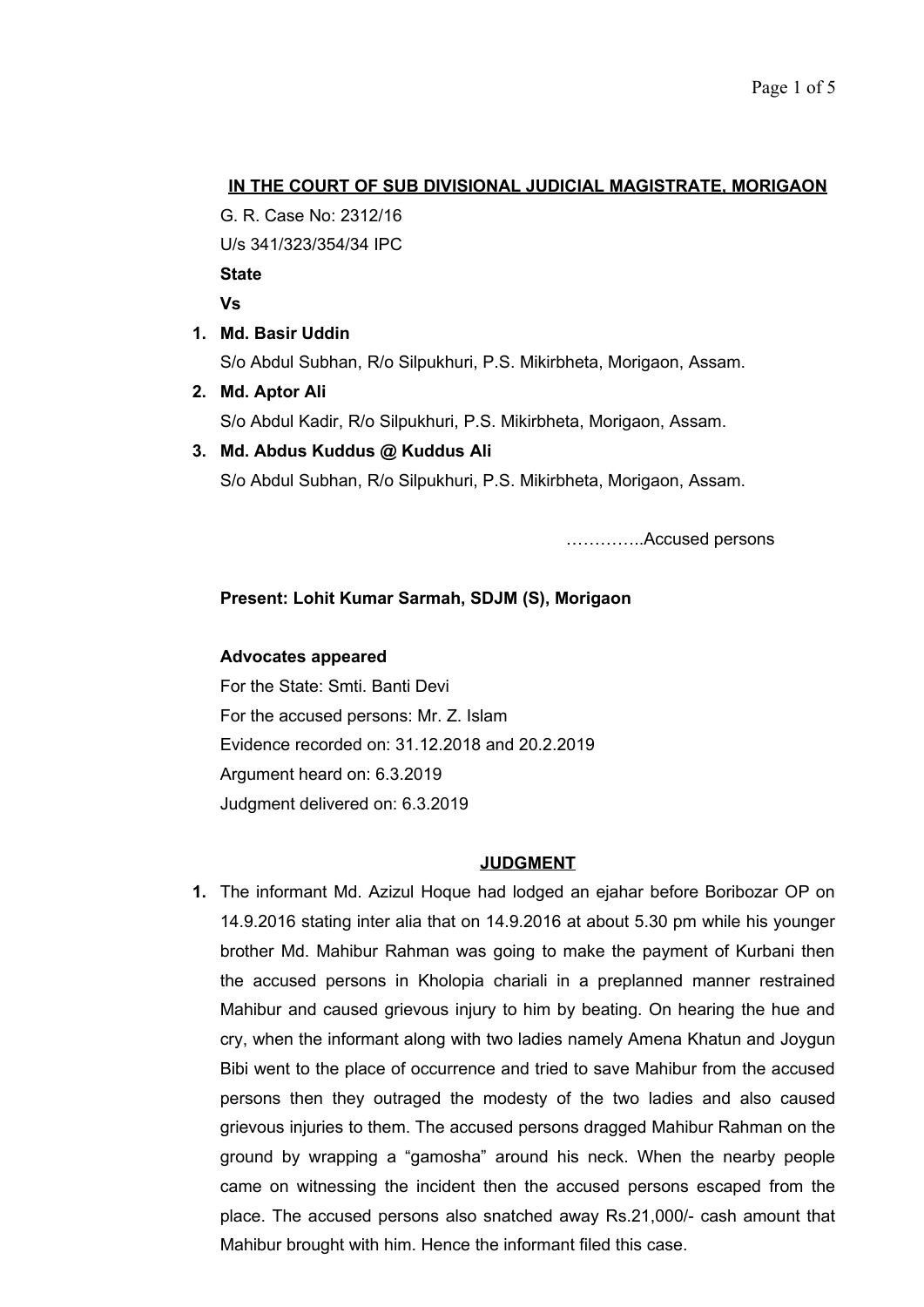- **2.** The ejahar was received and registered as Bhuragaon PS case No. 18/16 u/s 143/341/325/354/392 IPC.
- **3.** The I/O after due investigation of the case submitted charge sheet u/s 341/323/354/34 IPC against the accused persons.
- **4.** Copy of the relevant documents were furnished to the accused persons.
- **5.** On perusal of the case record sufficient ground u/s 341/323/354/34 IPC were found against the accused persons and a formal charge under the said sections was framed against the accused persons and accordingly the particulars of offences under the above sections were read over and explained to the accused persons to which they pleaded not guilty and claimed to be tried.
- **6.** The prosecution has examined four witnesses including i.e. informant and the victims. The statement of the accused persons u/s 313 CrPC was recorded. The defence side adduced no evidence and pleaded for total denial.

## **POINTS FOR DETERMINATION:**

- i) Whether the accused persons on 14.9.2016 at about 5.30 pm in furtherance of their common intention, wrongfully restrained the younger brother of the informant namely Md. Mahibur Rahman by voluntarily obstructing him so as to prevent him from proceeding in any direction in which he had a right to proceed and thereby committed an offence punishable under Sec. 341/34 IPC?
- ii) Whether the accused persons on 14.9.2016 at about 5.30 pm, in furtherance of their common intention, voluntarily caused hurt to the Mahibur Rahman, Amena Khatun and Joygun Bibi and thereby committed an offence punishable under Sec. 323/34 IPC?
- iii) Whether the accused persons on 14.9.2016 at about 5.30 pm, in furtherance of their common intention assaulted or used criminal force to Amena Khatun and Joygun Bibi, intending to outrage or knowing it to be likely that they would thereby outrage their modesty and thereby committed an offence punishable under Sec. 354/34 IPC?
	- **7.** I have heard the oral arguments put forward by both the Counsels. I have also gone through the entire evidence available on record. My discussion and reasons for the decision are discussed below.

#### **DISCUSSION, DECISION AND REASONS THEREOF:**

**8.** PW1 Md. Azizul Hoque who is the informant deposed that the accused persons are his neighbors. That about two years prior to his deposition PW1 had some verbal altercations with the accused persons with regards to some money matter and then out of misunderstanding he filed this case. At present, they have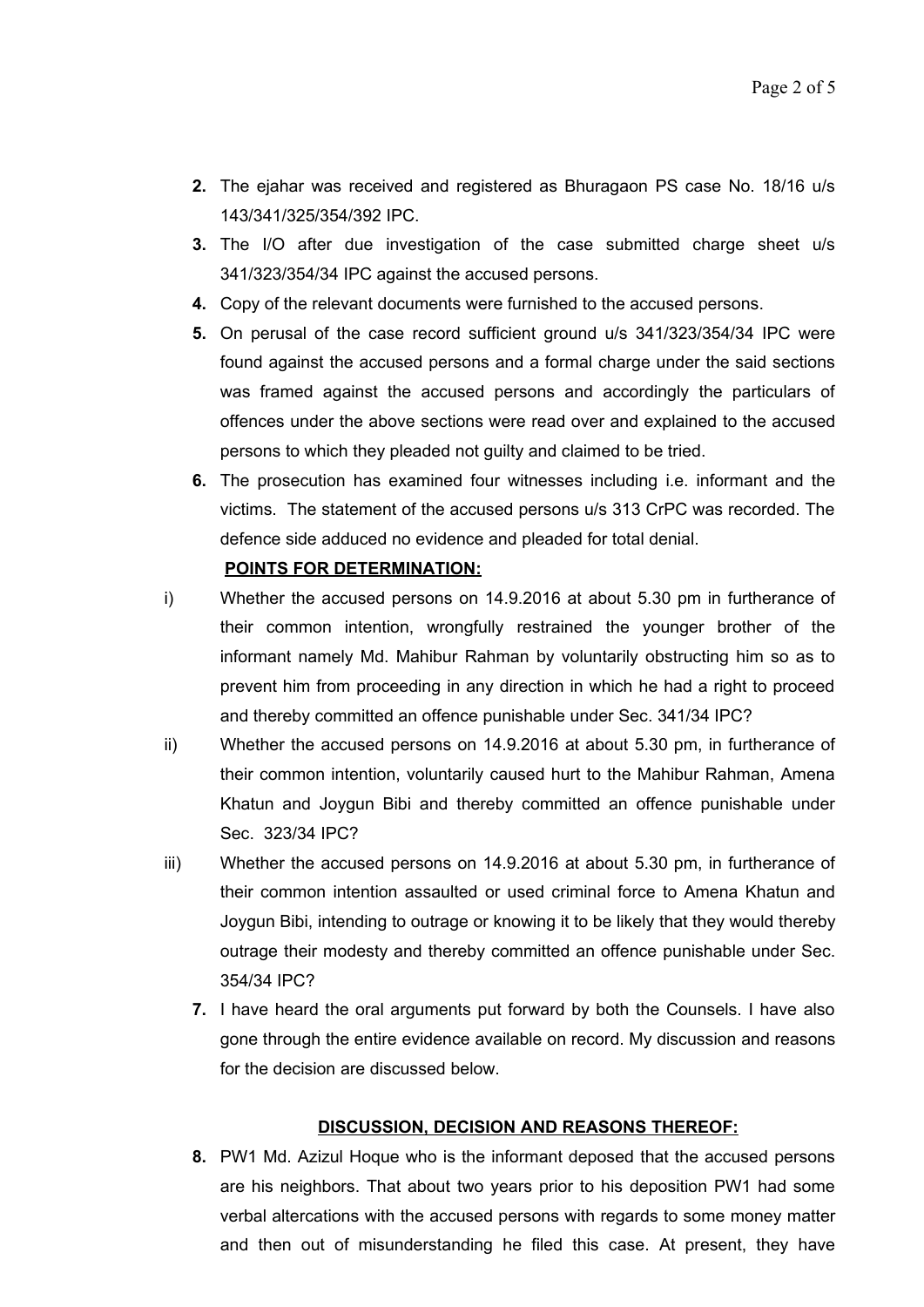amicably settled the matter between them; hence he does not want to proceed with this case anymore. He put thumb impression in the ejahar. In crossexamination PW1 stated that he does not have any objection if the accused persons are acquitted of this case.

- **9.** PW2 Md. Mayur Hussain who is younger brother of the informant deposed that the accused persons are his relatives. That about two years prior to his deposition he and his brother i.e. PW1 had some verbal altercations with the accused persons with regards to some money matter and then out of misunderstanding PW1 filed this case. At present, they have amicably settled the matter between them. In cross-examination PW2 stated that he does not have any objection if the accused persons are acquitted of this case.
- **10.** PW3 Musstt. Amena Khatun who is the mother of the informant deposed that the accused persons are her relatives. That, there were some verbal altercations with regards to some money matter. PW3 has forgotten that when the incident happened. This case was filed due to misunderstanding for having verbal altercations with the accused persons. At present, they have amicably settled the matter between them hence does not want to proceed with this case anymore. In cross-examination PW3 stated that she does not have any objection if the accused persons are acquitted of this case.
- **11.** PW4 Musstt. Joygun Nessa @ Bibi who deposed that the accused persons and the informant are known to her. The incident took place about two years prior to her deposition. That they had some verbal altercations and push-backs with the accused persons and then she fell down and sustain a bit of injury for she had to consult a doctor. At present, they have amicably settled the matter between them hence does not want to proceed with this case anymore. In cross-examination PW4 stated that he does not have any objection if the accused persons are acquitted of this case.
- **12.** From the deposition of PW1, PW2, PW3 and PW4 it appears that there is nothing incriminating against the accused persons. PW1 who is the informant himself has not supported the case. In his deposition he stated that had some verbal altercations with the accused persons with regards to some money matter and then out of misunderstanding he filed this case. He further stated that they have amicably settled the matter between themselves; hence he does not have any objection if the accused persons are acquitted of the case. Further PWs have not at all implicated the accused persons u/s 341/323/354/34 IPC.
- **13.** In view of the above I am of the opinion that the prosecution has failed to establish the charges u/s 341/323/354/34 IPC against the accused persons.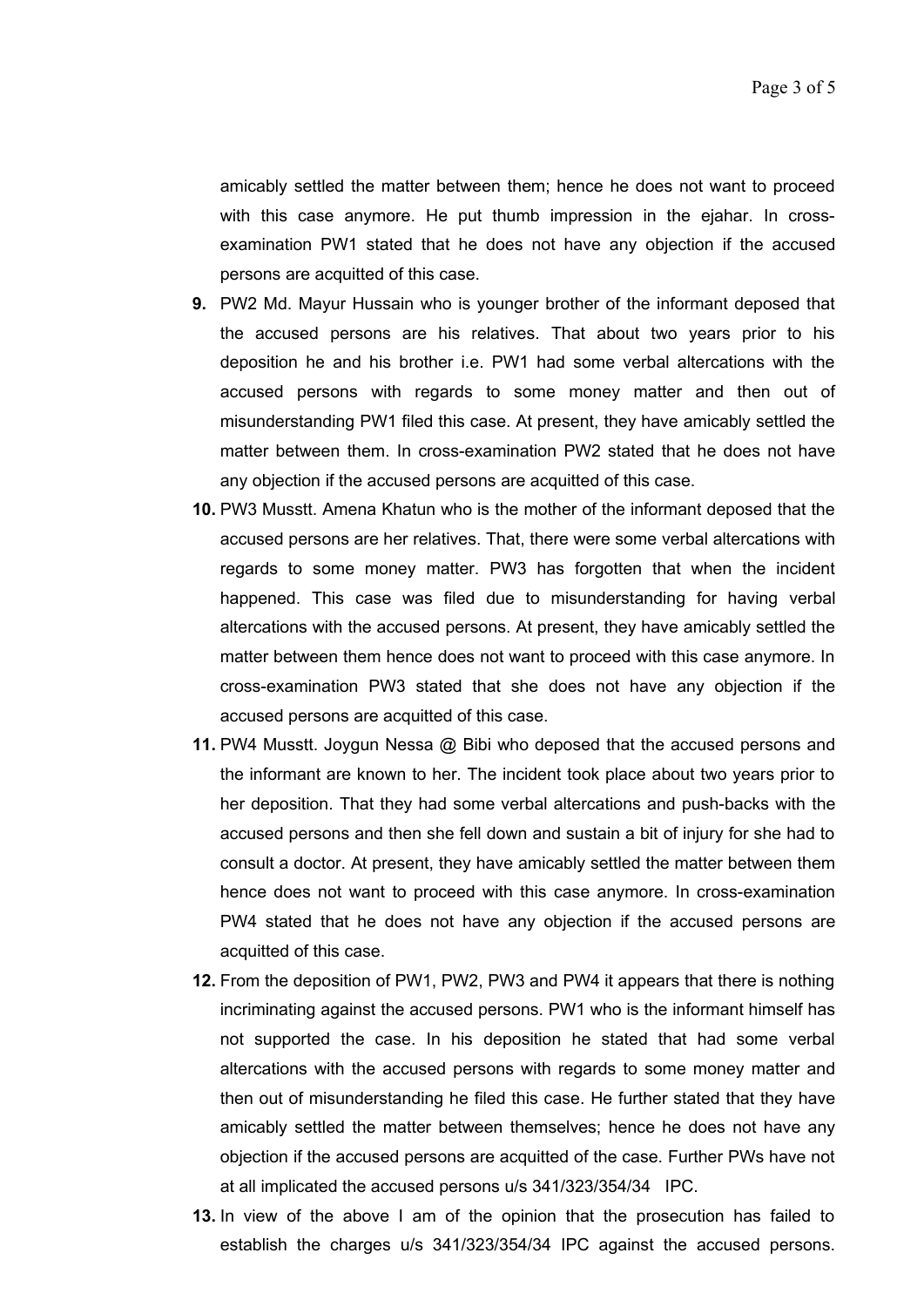Accordingly the accused persons are acquitted of the alleged offences leveled against them and set at liberty.

**14.** Bail bonds and affidavits furnished by the bailor are extended for a period of six months from today. Given under my hand and seal of this Court on the  $6<sup>th</sup>$  day of March, 2019 at

Morigaon.

Lohit Kumar Sarmah SDJM(S), Morigaon

# **APPENDIX**

#### **Prosecution witnesses:**

PW1- Md. Azizul Hoque (Informant)

PW2- Md. Mayur Hussain (Victim)

PW3- Musstt. Amena Khatun (Victim)

PW4- Musstt. Joygun Nessa (Victim)

# **Exhibits for the prosecution:**

Nil.

#### **Defence witness :**

Nil.